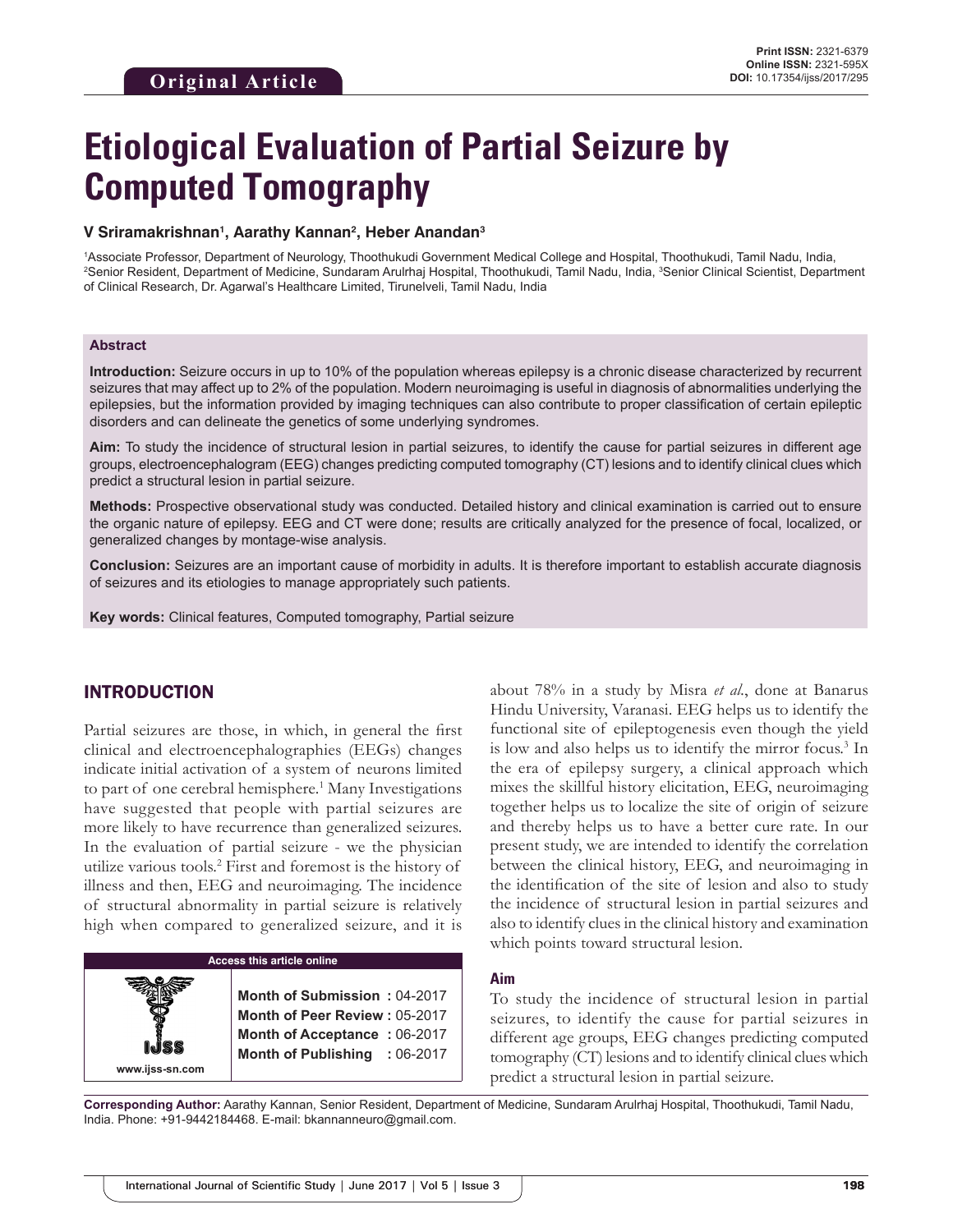# MATERIALS AND METHODS

Prospective observational study was conducted in a tertiary care hospital. Detailed history and clinical examination is carried out to ensure the organic nature of epilepsy. Results are critically analyzed for the presence of focal, localized, or generalized changes by montage-wise analysis. Individual abnormalities are recorded in the pro forma. CT scan brain plain and contrast axial section with routine slice thickness performed in all cases. Radiologist's opinion obtained, abnormalities noted. Finally, the data were analyzed combining the clinical, EEG and CT scan brain findings and conclusion arrived.

#### RESULTS

In 76 patients of which three did not turn up for CT brain and EEG, so a drop out of three cases. Finally, the study included 73 cases, in them detailed history, clinical examination, and investigations were completed. In our study population, children under 13 years were 28 in number. Adults under 45 years were 38 in number. Adults more than 45 years were seven in number. In study group, youngest patient was 9 months old baby. The eldest person was 70 years old. Among the total 73 cases, 29 patients had simple partial seizures, 42 patients had complex partial seizure, and two patients had both simple and complex partial attacks. Duration of illness before reporting for medical advice, <1 week - 18, <1 month - 33, and more than 1 month - 22. The right focal seizure was noted as 43 patients and the left focal seizure is 30 patients. When we analyzed the symptomatology of our patients' headache was the most frequent symptom, and it was reported in 25 cases. 31 patients out of the 73 cases had clinical signs of deficit (42.5%). Among the clinical signs, hemiparesis was seen in 14 patients (19.2%) among these patients CT scan brain was abnormal in 12 patients (85.87%). Five patients had papilledema (6.8%). CT brain was abnormal in all the five patients (100%). Three patients had hemisensory deficit (4.1%) and CT brain was abnormal in two patients (67%). Three had facial weakness of upper motor neuron type  $(4.1\%)$ . CT brain was abnormal in three  $(100\%)$ . Three had extensor plantar (4.1%) - CT was abnormal in all the three patients (100%). Two patients had homonymous hemianopia (2.7%) in this CT brain was abnormal in both (100%). One patient had paraparesis 1.4% in whom CT was abnormal showing a suprasellar mass lesion. Among the 73 patients who were examined 31 patients had deficit which amounts to 42.5%. 28/31 patients with signs of neurological deficits postictal had structural lesions in their CT brain.

In our study, CT brain was abnormal in 47 patients (64.4%). 28 patients among these 47 patients had deficits on clinical examinations (59.6%). 19 patients with CT brain abnormality did not show any deficit (Table 1). Hemiparesis was the most frequent deficit noted. Hemisensory, upper motor neuron (UMN) facial weakness, homonymous hemianopia, papilledema, extensor plantar response alone, and paraparesis were also noted (Table 2). In the etiological aspect, contrastenhancing granuloma was the most frequent lesion. We have encountered contrast-enhancing granuloma in 55.3% of our study populations (Table 3). EEG was abnormal in 40 cases (56.2%). Lateralizing EEG changes were noted in 26 cases; among the patients CT brain was abnormal in 20 cases (76.92%). Bilateral changes were noted in 14 cases; among these CT was abnormal in four cases (35.7%) (Table 4). Among 47 cases with CT lesions, 31 cases lesions were seen in parietal lobe (Table 5). One

#### **Table 1: Postictal neurological deficits in predicting CT brain lesions**

| <b>Clinical signs of deficits Present</b> |    | <b>Absent</b> | Total | P value  |
|-------------------------------------------|----|---------------|-------|----------|
| Present                                   | 28 |               | .31   | < 0.0001 |
| Absent                                    | 19 | 23            | 42    |          |
|                                           |    |               |       |          |

CT: Computed tomography

| Table 2: Clinical deficits seen in study patients |                        |  |
|---------------------------------------------------|------------------------|--|
| <b>Clinical deficit</b>                           | Number of patients (%) |  |
| Hemiparesis                                       | 14 (45.16)             |  |
| Papilledema                                       | 5(16.13)               |  |
| Hemisensory impairment                            | 3(9.68)                |  |
| <b>UMN</b> facial weakness                        | 3(9.68)                |  |
| Extensor plantar response                         | 3(9.68)                |  |
| Homonymous hemianopia                             | 2(6.45)                |  |
| Paraparesis                                       | 1(3.22)                |  |

UMN: Upper motor neuron

| <u>rable J. UT resign seem in stuuy patients</u> |                        |  |
|--------------------------------------------------|------------------------|--|
| <b>CT</b> lesion                                 | Number of patients (%) |  |
| Contrast-enhancing granuloma                     | 26 (55.31)             |  |
| Infarct                                          | 10 (21.27)             |  |
| Mass                                             | 4(8.51)                |  |
| Postictal edema                                  | 2(4.25)                |  |
| Calcification                                    | 1(2.12)                |  |
| <b>AVM</b>                                       | 1(2.12)                |  |
| Tubers                                           | 1(2.12)                |  |
| Gliosis                                          | 1(2.12)                |  |
| Diffuse gyral enhancement                        | 1(2.12)                |  |
| Total                                            | 47 (100)               |  |

CT: Computed tomography, AVM: Arteriovenous malformation

**Table 3: CT lesion seen in study patients**

#### **Table 4: EEG abnormalities**

| Phase reversal                  | 11 |
|---------------------------------|----|
| Bilateral spike, sharp waves    | 14 |
| Focal or unilateral sharp waves | 8  |
| Focal slow waves                |    |
| $- - - - -$                     |    |

EEG: Electroencephalogram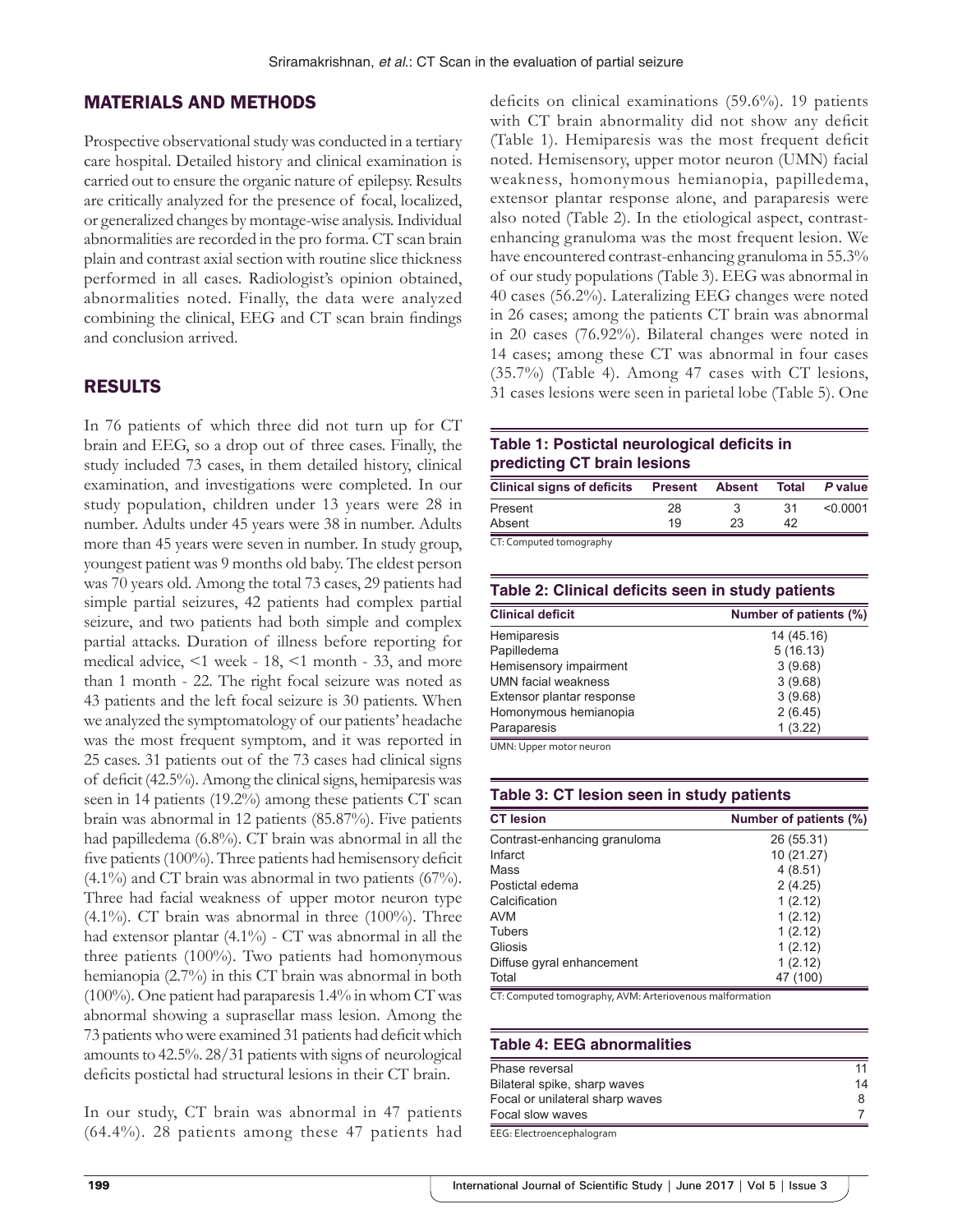patient had paraparesis 1.4% in whom CT was abnormal showing a suprasellar mass lesion (Table 6).

# **DISCUSSION**

Among the patients with granuloma EEG was positive in 16 cases. Totally, among 26 cases of ring-enhancing granulomas as evidenced in CT brain. 16 patients had EEG abnormality (61.5%). Interestingly, 15 patients had shown lateralizing EEG abnormalities (93.75%). Predominantly, granulomas were seen in younger population. Among the 26 cases, 23 cases were at or under 18 years of age, three were in their 20-35 years of age group. Infarct was seen in 10 cases here to parietal lobe was the most common site (Figure 1). 8/10 cases shown die infarct in the parietal lobe. EEG was abnormal in four cases (40%) of which three had lateralizing EEG changes, and one showed generalized changes. Among the four cases with mass lesion, EEG was abnormal in two cases both of them showed generalized changes. Patient with tuberous sclerosis also showed generalized EEG changes. Patient with AVM showed lateralizing EEG changes. Patient with calcification and gliosis did not show any EEG abnormality. Hence, totally among the 47 patients with CT abnormality 25 had shown abnormal EEG (53%). Post-ictal edema is reported in two cases. Both in young-age group, one confirmed by repeat CT brain and other with MRI scan. Both did not show any EEG abnormality.

| Parietal  |  |
|-----------|--|
|           |  |
| Temporal  |  |
| Occipital |  |

### **Table 6: Distribution of mass lesion**

| Suprasellar       |  |
|-------------------|--|
| Frontal           |  |
| Parieto-occipital |  |
| Frontotemporal    |  |
|                   |  |



**Figure 1: Etiologies of partial seizure in various age groups**

Overall, we have studied 73 cases. The incidence of partial seizures is almost equally distributed among male and female population. Complex partial motor seizure was the most common entity. Incidence of partial seizure is more common in younger population than in older. More frequent in young adults and children. When compared to generalized seizures, partial seizures are known to produce more clinical signs when evaluated postictal.<sup>4</sup> In our study, 31 cases out of the 73 (42.46%) had positive clinical signs. Hemiparesis was the most frequent deficit noted. Hemisensory, UMN facial weakness, homonymous hemianopia, papilledema, extensor plantar response alone, and paraparesis were also noted.<sup>5</sup> We have statistically analyzed whether people who have a deficit or sign on clinical examinations have a higher chance of harboring a structural lesion in their brain when compared to those who do not have any deficit. Furthermore, it was proved that those who have a deficit have more incidence of structural lesion than those who do not. Among the patients with clinical signs or deficit postictal, 28/31 had structural lesion on CT brain. Headache was the most common symptom reported by our patients. This history was given in 25 cases. Among the 73 cases studied EEG was abnormal in 40 cases (56.2%). 25 out of 40 patients with EEG abnormality had CT brain lesions (62.5%). This is almost comparable to an Indian Study done in 2003 by Baheti *et al*. In their study, 57.9% of cases with EEG abnormality had abnormal CT brain.<sup>6</sup> Generalized EEG changes were noticed in 14 cases and lateralizing EEG changes in 26 cases. We have analyzed the statistical significance of both these changes independently in predicting structural lesion in the CT brain. Analysis showed that EEG showing lateralizing changes is more specific in picking up structural lesion than EEG with generalized changes. Patients with EEG showing lateralized changes have a sensitivity of about 42.5% and specificity of 76.9% in predicting CT brain abnormality. With a very significant *P* value ( $P = 0.0032$ ) (Table 7). Patients with generalized EEG changes have a sensitivity of 10.6% and specificity of 65.3% in predicting a structural lesion (Table 8). Hence, in general patient with EEG changes in partial seizure are more likely to have structural lesion than those who do not. However, in specific patient with lateralizing changes have more chance of having structural lesion than generalized changes. Among the localized EEG changes, phase reversal is more predictive of structural lesion (81%) followed by focal spike, sharp, and slow waves accounting for about 70%. In the etiological aspect, contrast-enhancing granuloma was the most frequent lesion. We have encountered contrastenhancing granuloma in 55.3% of our study populations. In our study, CT brain was abnormal in 64.4%. When